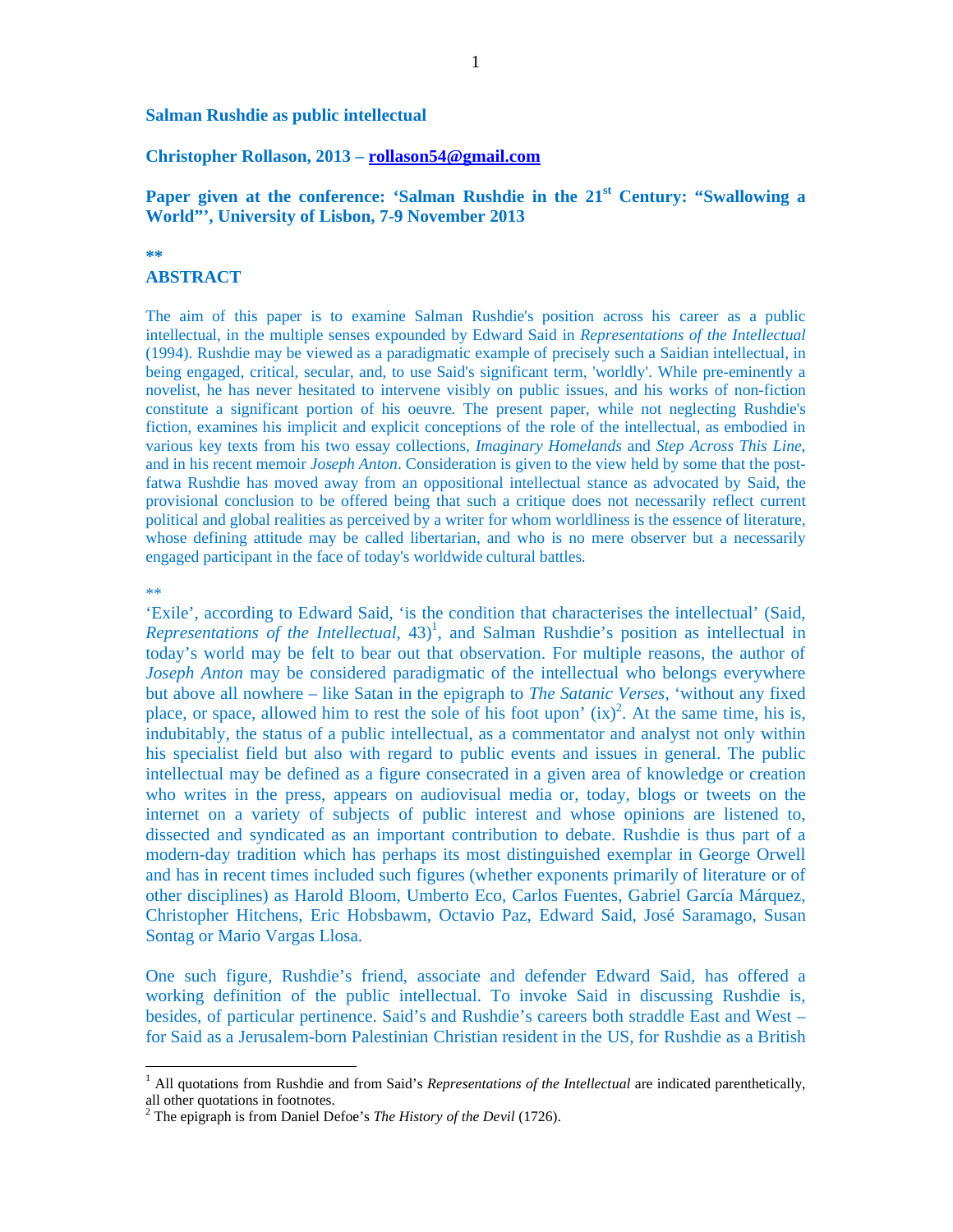citizen of subcontinental Muslim origin, domiciled in the UK and later the US: neither can be said to 'belong' anywhere. In addition, it is important to stress Said's unremitting defence of Rushdie over the *Satanic Verses* issue. Neither Said's identification with the left nor his highly visible stand in Middle East politics as voice of the Palestinian cause prevented him from aligning with the libertarian, anti-theocratic and anti-censorship camp on the 'Rushdie affair'. Another figure associated with both, Christopher Hitchens, notes in his memoirs that Rushdie actually sent Said a pre-publication draft of the *Verses*. Hitchens tells how one evening 'in late 1987 or early 1988', he happened to be visiting Said at his New York home when a courier arrived bearing 'a huge box, which contained the manuscript of a forthcoming novel by Salman Rushdie<sup>3</sup>. The recipient may not have predicted the storm ahead, but the episode suggests a significant level of trust between the two, and anticipates the fact that later, Said left no punches pulled in his repeated and eloquent defence of the *Verses*<sup>4</sup>. Thus, in an interview of 1993, Said offered a trenchant vindication of Rushdie, declaring: 'In the Islamic world I've been vociferous in attacking the banning of the book<sup>5</sup>. Interviewed again in 1999, he stated unequivocally: 'I am an absolute believer in absolute freedom of expression', adding: 'To condemn him to death and to burn his book and to ban it – these are horrible, horrible things<sup>56</sup>.

Said's position on the intellectual is set out in his influential volume *Representations of the Intellectual*<sup>7</sup>, which collects his six Reith lectures given on BBC radio in 1993<sup>8</sup>. For Said, the genuine intellectual is by definition public - a figure politically and ideologically engaged, but directly beholden to no party or movement. Said believes, as we have noted at the beginning of this paper, that the true intellectual is, whether literally like himself or else figuratively, an *exile*, someone who, however committed to his or her beliefs, has no absolute ties anywhere. The intellectual is also – to use a key Saidian term – one who is *worldly*, in the sense of identifying with 'our world, the historical and social world made by human effort' (Said, *Representations of the Intellectual*, 65). Said also rejects narrow specialisation ('the cult of the certified expert' - 58) and defends a notion of the intellectual as *amateur* (61), in the sense of being unafraid to speak out on public issues not strictly related to his or her core expertise ('I do not consider myself bound by my professional training in literature, consequently ruling myself out from matters of public policy' - 65). If in this conception, 'uncompromising freedom of opinion' is a sine qua non (65-66), the intellectual is also someone 'in a state of constant alertness', whose 'whole being is staked on a critical sense' (17). It is thus the intellectual's role to cast a sceptical eye on established institutions on all sides: 'to confront orthodoxy and dogma' (9), and to be a thorn in the flesh of authority - in Said's formulation, 'speaking truth to power' (75). This includes the critique of religion, since for Said 'the true intellectual is a secular being' (89). Secularism, he argues, implies a rationalist view of the world that rejects accommodation with any religion and subjects all discourses, including the religious, to a relentless critical gaze. It should be added that Said, while a man of the left, makes it clear that he does not believe the intellectual necessarily has to be aligned with that political tendency (xi).

<sup>&</sup>lt;sup>3</sup> Christopher Hitchens, *Hitch-22: A Memoir* (London: Atlantic, 2010), 267-268.<br><sup>4</sup> Rushdie records Said's defence in *Joseph Anton* (148, 318).<br><sup>5</sup> Edward W. Said, 'Orientalism and After', interview with Anne Beezer an *Philosophy*, 1993. Repr. in *Power, Politics and Culture: Interviews with Edward Said*, ed. and intr. Gauri Viswanathan. 2004.London: Bloomsbury, 2005, 208-232 (221).

<sup>&</sup>lt;sup>6</sup> Edward W. Said, 'What people in the US know about Islam is a stupid cliché', interview with Hasan M. Jafri, *The Herald* (Karachi), 1999. Repr. in Said/Viswanathan 2004, 368-384 (382, 383). *T* Said's volume makes specific reference to Rushdie, in the uncompromising affirmation that 'the defence of

Salman Rushdie's *Satanic Verses* has been so absolutely central an issue' (66). <sup>8</sup> The Reith lectures have been given annually since 1948 on BBC radio in the UK by a prominent intellectual.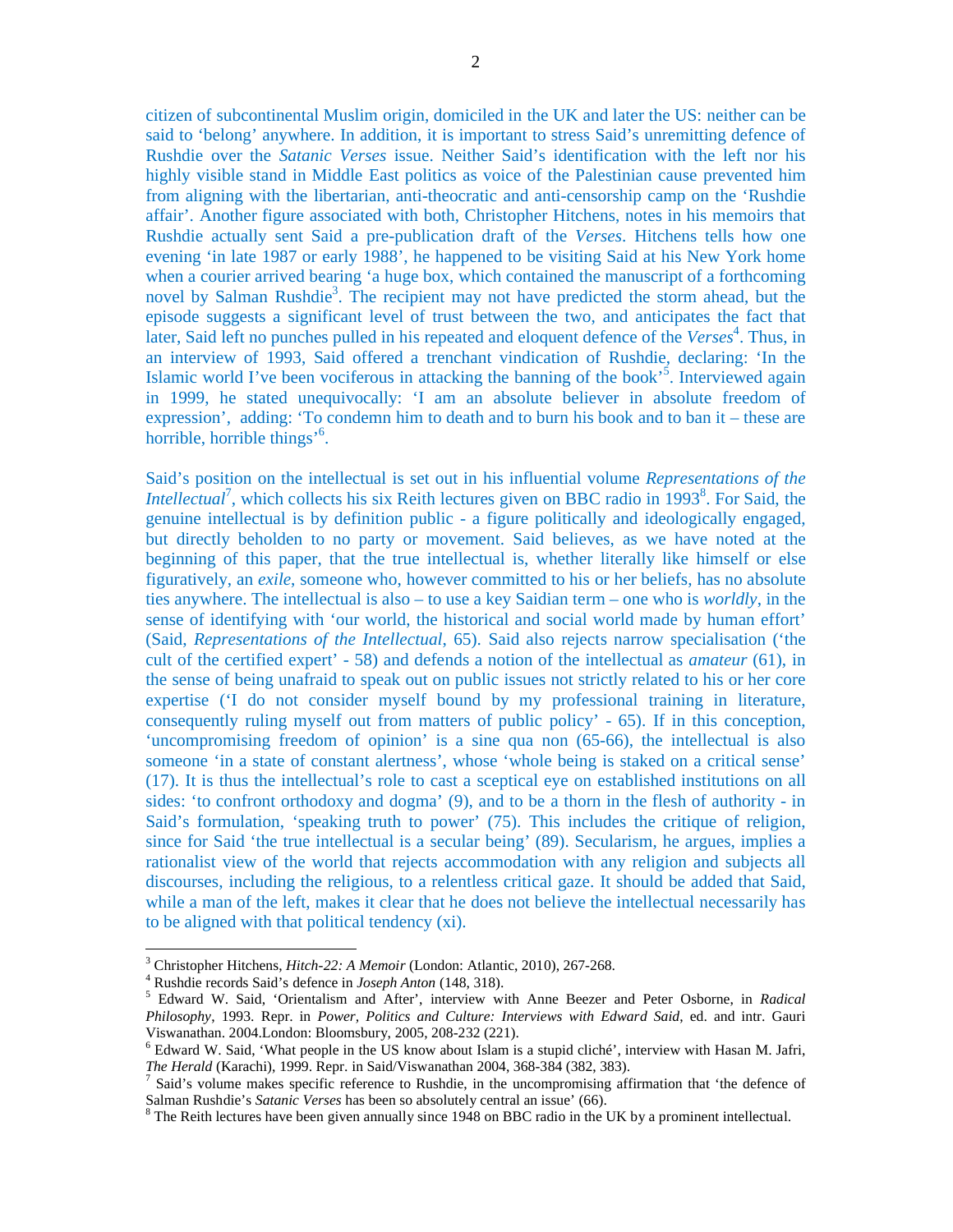The corpus of Rushdie's fiction may be considered the product of a critical and engaged intellectual writing principally in the novel mode. He critiques the betrayal of Nehruvian ideals in *Midnight's Children*, the decline of cosmopolitan Bombay in *The Moor's Last Sigh*, or the fundamentalist onslaught on Kashmiri syncretism in *Shalimar the Clown.* His fiction is also typically the outcome of careful research, an activity we may associate with the intellectual: *The Satanic Verses* is on one level a solid product of the British educational system, its Arabian chapters originating in Rushdie's study of the birth of Islam as a special subject as part of his degree in history at Cambridge<sup>9</sup>, while *The Enchantress of Florence* pushes its researchedness to the point of appending an academic-style bibliography. At the same time, Rushdie's claim to the status of intellectual also rests on a significant body of non-fiction. This takes the form, firstly of large numbers of essays, reviews, interviews, speeches and occasional pieces, much of which material (up to 2002) has been collected in the two volumes *Imaginary Homelands* and *Step Across This Line*; and, secondly, two fulllength books – one a minor work, the Nicaraguan politico-travelogue *The Jaguar Smile*, the other the very substantial memoir *Joseph Anton*. Thus, of Rushdie's sixteen published books to date, four are non-fiction. The range of subjects taken on by Rushdie in his non-fiction is breathtaking, and what emerges from the corpus with particular strength is a sense of the intellectual as commentator on culture. As critic of culture, Rushdie differs from Said, who – notably in his writings on classical music, alone or with the conductor and pianist Daniel Barenboim<sup>10</sup>, with whom he founded a major cross-cultural orchestra<sup>11</sup> – tends to stick to the high-cultural side; Rushdie, by contrast, in fiction and non-fiction alike (Bollywood in *Midnight's Children* and *The Satanic Verses*; western rock music in *The Ground Beneath Her Feet*<sup>12</sup>; articles on the Rolling Stones or a Hollywood classic like *The Wizard of Oz*), offers a close engagement with popular culture and a constant crossing and recrossing of the high culture/mass culture divide.

It could appear artificial or arbitrary to separate off fiction from non-fiction in discussing Rushdie as intellectual. However, genres such as essay and memoir are those in which intellectuals typically define themselves as such, and the remainder of this paper will concentrate on his output in those genres, while not forgetting that, unavoidably, a substantial portion of his non-fiction is umbilically tied to the *Verses* controversy, and thus to his fiction*. Imaginary Homelands* and *Step Across This Line* both include important essays, speeches and other material directly related to the *Verses* issue (notably the trio of essays, 'Is Nothing Sacred?', 'In Good Faith' and 'One Thousand Days in a Balloon', which conclude the paperback version of *Imaginary Homelands*13), while *Joseph Anton* explicitly centres on his life under the fatwa. Rushdie as *individual intellectual* is also a standard-bearer of *intellectual freedom*, a concept extending far beyond himself of which he has become a symbol, indeed

<sup>9</sup> Rushdie recalls this academic background in *Joseph Anton* (38-45): in his final year in history at Cambridge, he chose an option on 'Muhammad, the Rise of Islam and the Early Caliphate', which was on offer for the first time, for which he was the only student, and which was discontinued the following year. This course, Rushdie says, 'studied the life of the Prophet and the birth of the religion as events inside history, analytically, judiciously, *properly*' (40 – Rushdie's italics).<br><sup>10</sup> See Said and Barenboim, *Parallels and Paradoxes: Explorations in Music and Society*, New York: Random

House, 2004.

<sup>&</sup>lt;sup>11</sup> In 1999 Said and Barenboim co-founded the West-Eastern Divan Orchestra, which brings together young musicians from both Israel and other Middle Eastern countries.

<sup>&</sup>lt;sup>12</sup> On this point, see Christopher Rollason, 'Rushdie's Un-Indian Music : "The Ground Beneath Her Feet"', in *Studies in Indian Writing in English, vol. II,* ed. Rajeshwar Mittapalli and Pier Paolo Piciucco, New Delhi: Atlantic, 2001, 122-157; rev. version (2006) at: http://yatrarollason.info/files/RushdieGFupdated.pdf <sup>13</sup> The last-named essay did not appear in the original hardback.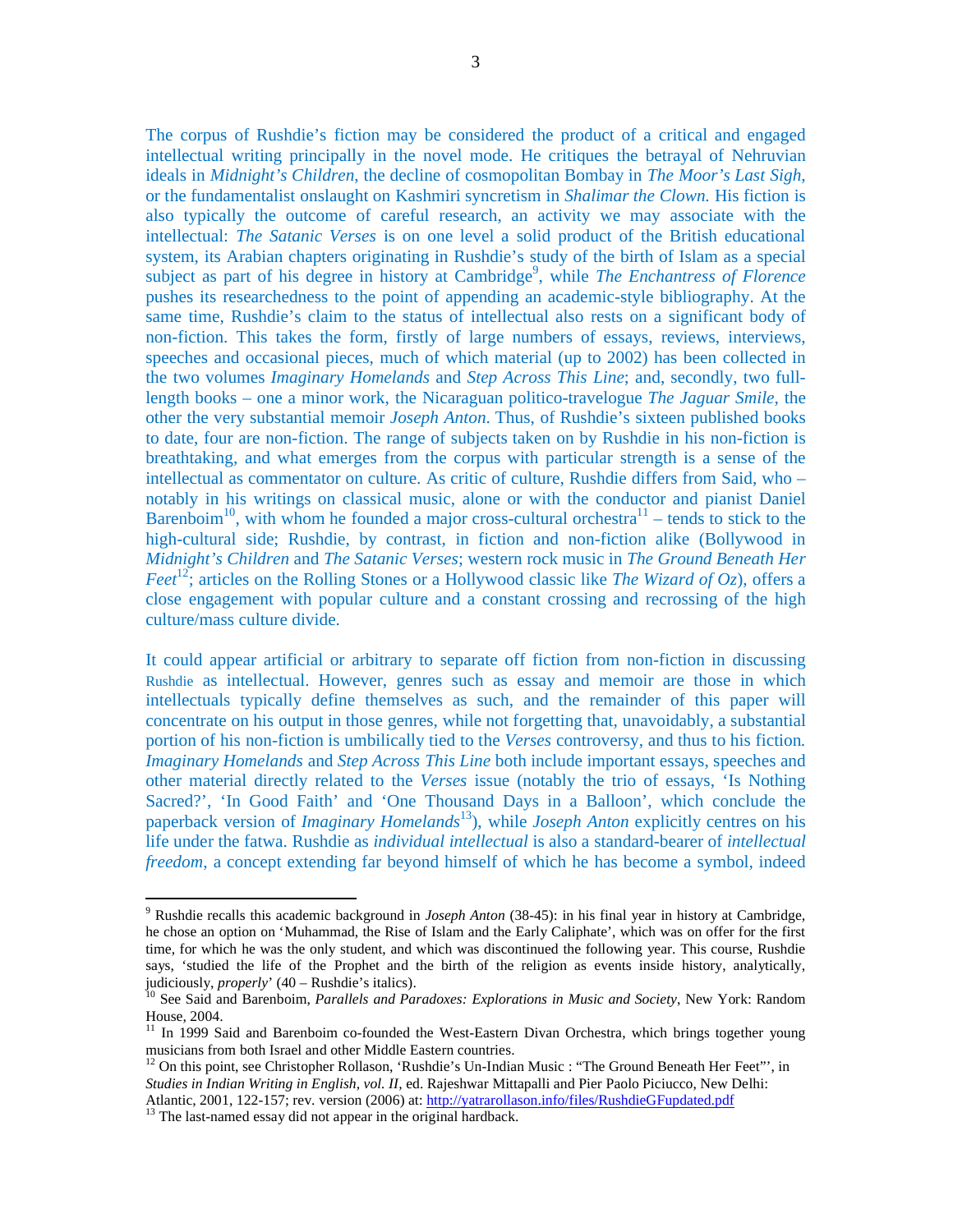for many *the* symbol. He evokes that concept explicitly in *Joseph Anton*, starting out from 'the presumption of intellectual freedom' (117), deploring 'the assault on creative and intellectual freedoms' (331), and affirming his personal struggle as part of a wider 'intellectual battle' (346). The novelist's awareness of the resonance of the 'Rushdie affair' beyond his particular case is patent in that book's pages, in his repeated and eloquent evocations of what he calls '*the freedom of the imagination and the overwhelming, overarching issue of freedom of speech*' (550)<sup>14</sup>.

More generally, Rushdie's stance as public intellectual across his career reveals a position in essentials very similar to Said's. He certainly appears to see himself as an exile in the Saidian sense, arguing provocatively at the end of his 1992 essay on *The Wizard of Oz* that 'the real secret ... is not that "there's no place like home" but rather that there is no longer any such place *as* home' (Rushdie, *Step Across This Line*, 33)<sup>15</sup>. He is patently both *worldly* and *amateur* in Said's definition of those terms, unafraid to speak out on matters beyond the purely literary while laying claim to no academic specialisation. He is also non-beholden, in the sense that he has never been a ventriloquist for any political party or pressure group. As for *talking back to power*, the pre-*Verses* Rushdie was widely perceived as playing such a role in the context of postcolonial or even third-worldist discourse. Indeed, he even coined the now-famous phrase 'the empire writes back', in a London *Times* article in 1982 (Rushdie, 'The Empire Writes Back With a Vengeance',  $8)^{16}$ ; whether today's somewhat different Rushdie can still be deemed a thorn in the flesh of power, and if so of what power, will be considered later in this paper.

One dimension where Rushdie must be considered unequivocally a Saidian intellectual is the crucial one of secularism<sup>17</sup>. Across his work, he invokes secularism in two different but complementary senses – the global sense of commitment to a non-religious outlook, and the specifically Indian or Nehruvian sense of state neutrality between religious groups. The global sense prevails in his essay of 1990 'In Good Faith', where, in the wake of the fatwa, he defines himself as a 'wholly secular person' (Rushdie, *Imaginary Homelands*, 377), and affirms secularism as 'life without God' (412-413), while, in parallel, also invoking 'Nehru's vision of a secular India'  $(404)^{18}$ . Comparably, in a 1993 speech from Cambridge University Rushdie defends the *Verses* as 'a committedly secular text', and, while upbraiding 'religious fanaticism's scorn for secularism and for unbelief', laments the latter-day decline of the Indian secularist model (Rushdie, *Step Across This Line*, 252). In *Joseph Anton,* he opines that with the *Verses* controversy 'the secular world' yielded 'much vital ground' to religion (124), and calls on the Islamic world to 'take on board the secularist-humanist principles on which the modern is based'  $(625)^{19}$ .

<sup>&</sup>lt;sup>14</sup> Rushdie's italics.

<sup>&</sup>lt;sup>15</sup> Rushdie's italics. This essay, 'Out of Kansas', was originally published in pamphlet form in 1992 as *The Wizard of Oz.* It is about the Hollywood film, not L. Frank Baum's original novel.<br><sup>16</sup> This essay, published in *The Times* on 3 July 1982, remains uncollected..<br><sup>17</sup> On Rushdie and secularism, see Christopher Rollason,

Manifesto?', 2013, http://yatrarollason.info/files/RushdieShalimarCergyEN.pdf; French version, '*Shalimar the Clown*, de Salman Rushdie, récit laïque: une éducation séculaire et syncrétiste'. In Evelyne Hanquart-Turner and Ludmila Volna (eds.), *Éducation et Sécularisme: Perspectives africaines et asiatiques*, Paris: Harmattan, 2013, 197-210.

<sup>&</sup>lt;sup>18</sup> For a classic exposition of this concept, see Sunil Khilnani, *The Idea of India*, Harmondsworth: Penguin, 1998.

<sup>&</sup>lt;sup>19</sup> Rushdie here cites a *New York Times* piece of his from 2 November 2001. That article, originally entitled 'Yes, This Is About Islam', was reprinted as 'November 2001: Not About Islam?', in *Step Across This Line: Collected Non-Fiction 1992-2002*, Jonathan Cape, London, 2002, 394-396.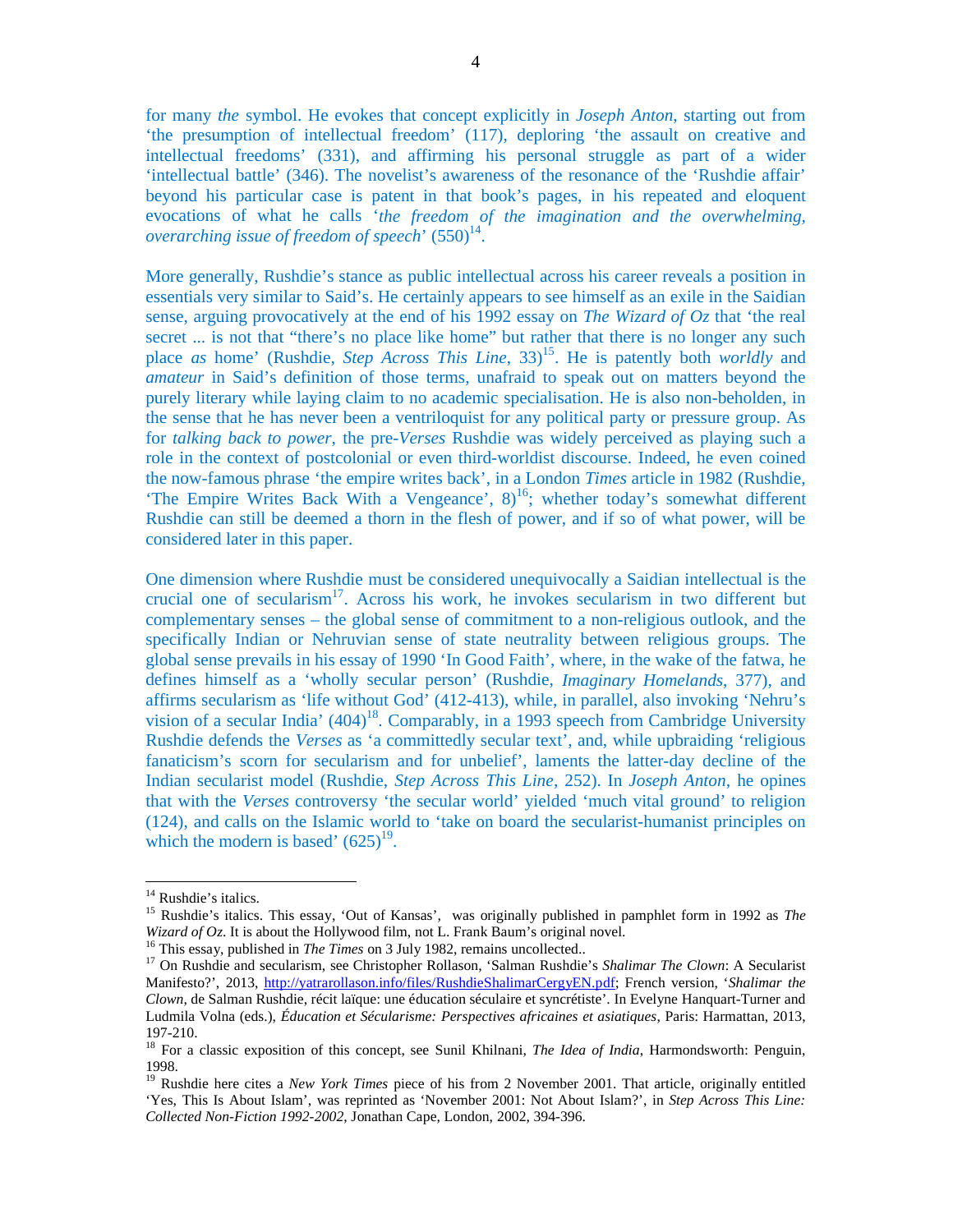Secularism as embodied by Rushdie is today by no means always a popular intellectual stance: since *The Satanic Verses* was published, there has been a trend – beyond any doubt general, albeit not universal - in the Western liberal-to-left establishment that may (be it said in passing, in stark contrast to the earlier hegemony of Marxism, with its anti-religious slant and its belief in progress) be summed up in the terms 'respect for religion'<sup>20</sup>, 'cultural relativism' and 'political correctness'. This fraction is today arguably even hegemonic on the Western left. Rushdie for his part clearly rejects it, as is evident in his continued refusal to recant over the *Verses*. The only qualification here concerns the two early episodes, the 'apology' published in the press in February 1989 and the ephemeral 'conversion' essay of 1990, 'Why I Have Embraced Islam'21, in both of which he appeared to have shifted towards the relativist camp. Both are disavowed in *Joseph Anton* (144-145; 281-286) as acts of backsliding under duress, and have not been repeated. Thus, Rushdie is today anathema to a certain kind of Western liberal.

Nonetheless, his libertarian, anti-theocratic and anti-relativist stance is spelt out in *Joseph Anton* and reiterated in multitudinous interviews around that book<sup>22</sup>. To some, Rushdie, with his defence in his memoir of 'Western' values such as free speech, rejection of the concept of 'Islamophobia' (which he sees as Orwellian 'Newspeak' - 344-346), and refusal to conflate religion and race ('A religion was not a race. It was an idea' -  $345$ )<sup>23</sup> may appear as a traitor a onetime ally of the postcolonial, multicultural and relativist left who has reneged on its values. This fraction of the left included, early on, those such as John Berger or Germaine Greer who refused to defend Rushdie over the *Verses*<sup>24</sup>, and is today represented by those, such as Zoë Heller or Rushdie's arch-enemy Pankaj Mishra<sup>25</sup>, who responded unsympathetically to *Joseph Anton* and, reading it individualistically, saw it more as subjective personal vindication than as manifestation of collective values.

For Rushdie himself, it is clear that if he has not changed, the left (or a major part of it) has. This is crystal-clear in the passage in *Joseph Anton* where he attacks 'the cancer of cultural relativism', contrasted with 'the rich multicultures of the modern world', distinguishing the secular multiculturalism he approves from the neo-theocratic relativism and 'respect for Islam' he abhors (357). He may be claimed to have affirmed himself, as a free thinker beholden to none – and thus as a Saidian intellectual - by refusing over the years to change

<sup>20</sup> Rushdie satirises the concept of 'respect' at length in *Luka and the Fire of Life* ('He was struck by a large sign reading YOU ARE AT THE FRONTIER OF THE RESPECTORATE OF I. MIND YOUR MANNERS' - Rushdie, *Luka*, 69). <sup>21</sup> This essay appeared in the hardback of *Imaginary Homelands*: it has been suppressed in all subsequent

editions. In *Hitch-22*, Hitchens recalls how he felt it read as if 'written at gunpoint, which of course it had been', and how Rushdie later presented him with a copy of the *Imaginary Homelands* hardback with every page of the offending article 'carefully crossed out ..., signing each one' (280).

<sup>22</sup> One example among many is provided by Rushdie's late 2012 interview with the French weekly *Marianne*: 'Les religions sont une sorte de mafia' - interview with Alexis Liebaert*, Marianne*, 8 Dec 2012. www.marianne.net/Salman-Rushdie-Les-religions-sont-une-sorte-de-mafia\_a224979.html

<sup>&</sup>lt;sup>23</sup> Both these points are repeated in the *Marianne* interview, where Rushdie states unequivocally that Islam is not a race and ideology is not an ethnic category. On the non-conflation of religion and race, Rushdie is very close to Hitchens, who denounces what he sees as the 'wilful, crass confusion between religious faith, which is voluntary, and ethnicity, which is not' (*Hitch-22*, 269n). <sup>24</sup> See *Joseph Anton*, 125, 263-264, 396.

<sup>25</sup> Pankaj Mishra, review of *Joseph Anton*. *The Guardian*, 18 Sept 2012; www.guardian.co.uk/books/2012/sep/18/joseph-anton-salman-rushdie-review; Zoë Heller, 'The Salman Rushdie Case', *New York Review of Books*, 20 Dec 2012. www.nybooks.com/articles/archives/2012/dec/20/salmanrushdie-case/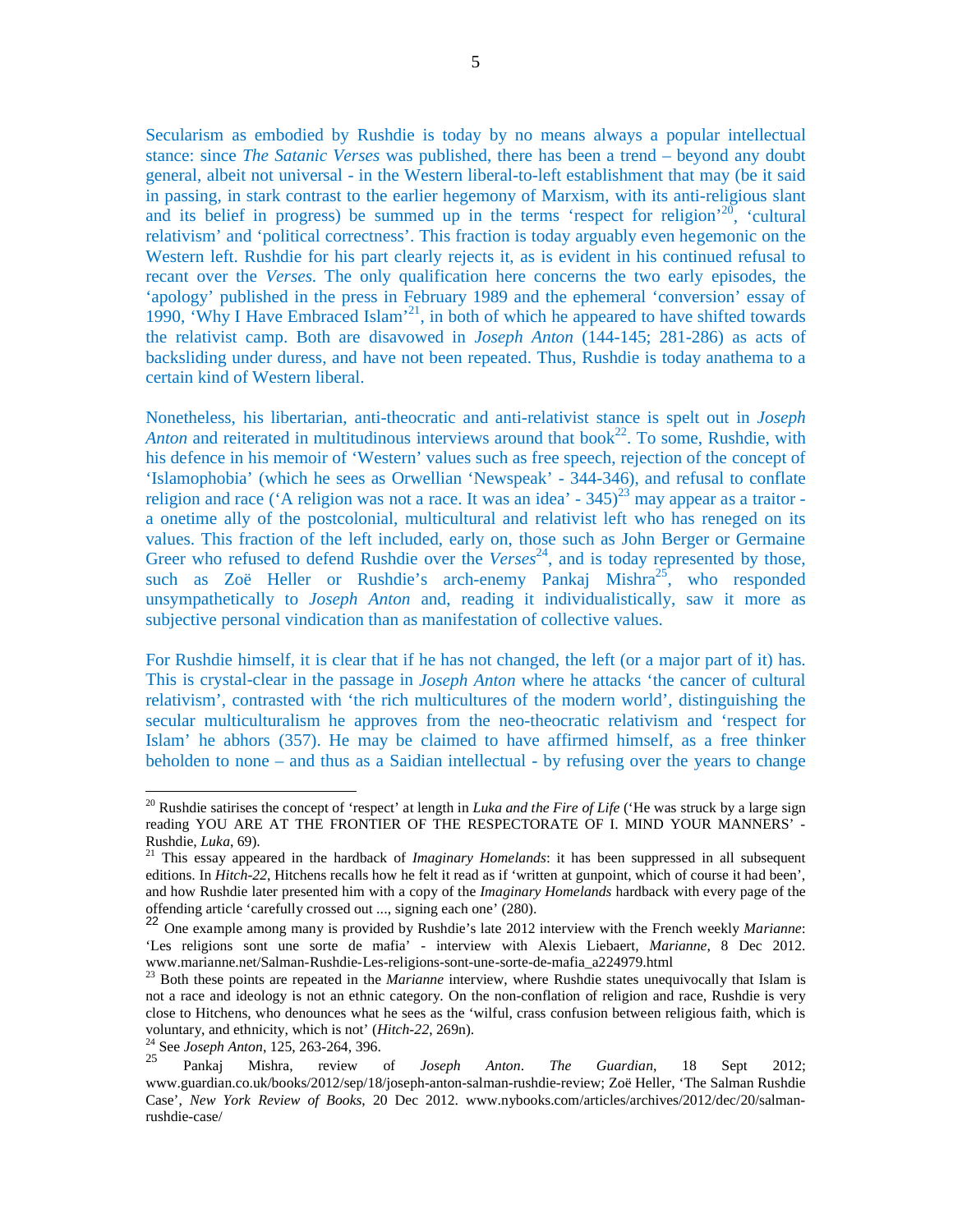his views on vital subjects or to convert to postmodern orthodoxy. In this characteristic – the refusal to convert (to whatever) - he resembles such peers as Bloom, who has stood firm in his defence of canonic literature, or Saramago and Hobsbawm, who both remained loyal Marxists to their dying day<sup>26</sup>. One may also compare Hitchens, another libertarian refusenik whose stand on freedom of speech and secularism consistently echoed Rushdie's. Hitchens relates in *Hitch-22* how, when asked by the *Washington Post* on that fatal St Valentine's Day in 1989 to state his position, he leapt to his friend's defence: 'Here was something that completely committed me. It was … everything I hated versus everything I loved … No more root-and-branch challenge to the values of the Enlightenment … or to the First Amendment  $\ldots$  could be imagined<sup>27</sup>. Rushdie was aware of this at the time and repaid Hitchens in kind in his obituary of 2012: 'Everything that I loved and valued ... was ranged against everything I detested … Then I read Christopher using exactly the same everything-he-loved-versuseverything-he-hated trope, and felt ... understood<sup>'28</sup>.

Hitchens, however, in the last phase of his career and in the wake of 9-11, ended up openly dissociating himself from the left. By contrast and despite the patent overlap of beliefs between himself and Hitchens, Rushdie has not. Today's Salman Rushdie is a supporter of the Labour party in the  $UK -$  as always and despite the pro-censorship positions notoriously affirmed by certain Labour MPs at the height of the *Verses* controversy<sup>29</sup> - and of President Obama in the US. The closer analogy may lie with a rather earlier intellectual, George Orwell, who, despite the traumatic experience of a Stalinism that almost killed him as recounted in *Homage to Catalonia*, remained a man of the left and a Labour supporter to the end<sup>30</sup>: future scholars may yet conclude that Stalinism is to Orwell as Islamism is to Rushdie. Few could doubt Rushdie's eloquence and conviction when, in line with an entire tradition of defence of intellectual freedom, he declares in *Joseph Anton*: 'The world of the book, in which free people made free choices, had to be defended' (150).

<sup>&</sup>lt;sup>26</sup> Rushdie has never been a Marxist, but he and Saramago have in common the factor of religious controversy, and a close comparison of the two as public intellecuals would yield interesting results. Saramago's rewritings of, respectively, New and Old Testament material in his novels *O Evangelho segundo Jesus Cristo* (*The Gospel According to Jesus Christ*, 1991) and *Caim* (*Cain*, 2009), invite comparison with *The Satanic Verses*. One of Saramago's critics, João Céu e Silva, cites an exhibition of 2008 one of whose texts decribed the Portuguese writer in the following terms: '[Na] sua dedicação à literatura, Saramago soube e quis associar uma notável dimensão pública internacional, como intelectual, crítico e cidadão comprometido com a sua época' ('Saramago consciously and deliberately linked his dedication to literature to a significant international and public dimension as an intellectual and critic and as a citizen committed to his time') - a formulation which could equally well be applied to Rushdie (João Céu e Silva, *Uma larga viagem com José Saramago*, Oporto: Porto Editora, 2009, 231).

<sup>&</sup>lt;sup>27</sup> Hitchens, *Hitch-22*, 268. Hitchens' stand on religion as a committed atheist, a position from which he never wavered, is of course well-known and is set out in full in his book *God is not Great: How Religion Poisons* 

*Everything* (New York: Twelve, 2007).<br><sup>28</sup> Rushdie, 'Christopher Hitchens', *Vanity Fair*, Feb 2012:<br>http://salmanrushdie1.tumblr.com/post/15369634397/christopher-hitchens-vanity-fair-feb-2012.

<sup>&</sup>lt;sup>29</sup> Most prominent among the anti-*Verses* Labour MPs were Keith Vaz and Max Madden (see *Joseph Anton*, 6, 129-131, and, for a view from the time, Malise Ruthven, *A Satanic Affair: Salman Rushdie and the Rage of Islam*. London: Chatto and Windus, 1990, 4). Rushdie nonetheless stresses in *Joseph Anton* that 'he had been a Labour supporter all his life' (131).

<sup>30</sup> See 'Orwell's Statement on *Nineteen Eighty-Four*' (1949), in *Orwell and Politics*, ed. Peter Davison. Harmondsworth: Penguin, 2001, 499-501: 'My recent novel .. is NOT intended as an attack on socialism, or on the British Labour Party (of which I am a supporter)' (500). It may be recalled that Orwell was always a hero of Hitchens' (for which see his book of 2002 *Why Orwell Matters*). Rushdie made some rather harsh comments on *Nineteen Eighty-Four* in his essay of … 1984 (!), 'Outside the Whale', which he partly retracted in the introduction to *Imaginary Homelands*, in which volume it was reprinted. His denunciation in *Joseph Anton*, as noted above, of the term 'Islamophobia' as 'Newspeak' is a hundred per cent Orwellian.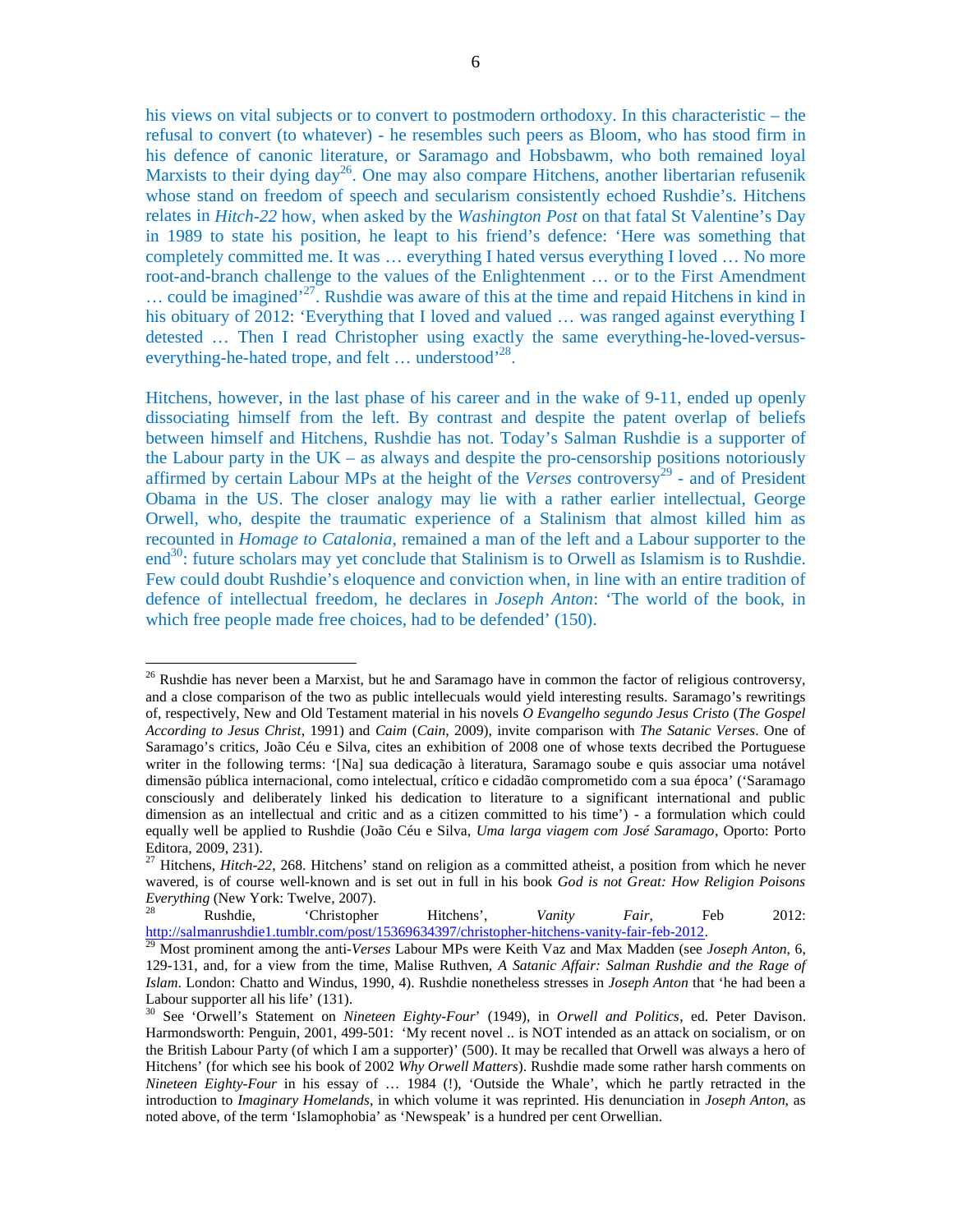Nonetheless, there remains a problem in Rushdie's self-projection as free-speech and secularist icon. His arguments in *Joseph Anton* and elsewhere, however eloquent, are typically couched in what is very much a 'Western' discourse evoking the Enlightenment (*Joseph Anton* 129) and the First Amendment [to the US Constitution]  $(320)^{31}$  - in terms very similar to those used by Hitchens. He has accordingly been castigated – by, for example, Priyamvada Gopal in her widely-circulated *Guardian* piece on the occasion of Rushdie's controversial knighthood – for addressing free speech issues with 'Western' rather than 'Eastern' concepts<sup>32</sup>. This is not entirely fair: in his post-fatwa lecture 'One Thousand Days in a Balloon' (1991), he invokes his near-namesake Ibn Rushd, or Averröes, and his concept of *ijtihad*, or individual interpretation within Islam (*Imaginary Homelands*, paperback edition, 436). However, there is certainly a case for suggesting that were Rushdie to refer more often to non-Western, and notably Islamic, freethinkers – one may here invoke Iqbal, or Rumi and other Sufis, or the nineteenth-century Nahda movement in Egypt<sup>33</sup> – he might succeed in getting more 'Eastern' intellectuals on his side, even at the cost of reduced accessibility for his 'Western' constituency.

Salman Rushdie remains an intellectual committed to a firmly articulated belief-system, who will not water down or alter his deeply-held convictions. In view of the distancing from leftwing orthodoxy that now requires, it may be asked whether he is still, today, a Saidian intellectual in the sense of talking back to something called 'power'. Here, there is a case for arguing that it is not he who has changed, but the Islamic world and the Western liberal establishment – and that Islamism and cultural relativism have by now, in their respective environments, acquired sufficient influence to permit them to be considered as manifestations of power – a power to which Rushdie, as critical intellectual, talks back as he has talked back to other forms of power in the past. His recent performance has not been faultless: since *Joseph Anton*, he has been less eloquent politically and culturally than he might have been<sup>34</sup> (a Twitter feed is a poor substitute for a New York Times column), and his role of keeper of the flame may be in course of passing to others – to the likes of Pakistan's Malala Yousafzai<sup>35</sup>, today as iconic a symbol of educational rights as Rushdie has been of free speech.

<sup>31</sup> <sup>31</sup> In a speech given on 10 August 2004 to the PEN American Center (www.democracynow.org/2004/8/10/salman\_rushdie\_on\_terrorism\_intellectual\_freedom), Rushdie states: 'People like me came to America because of our admiration for the protections afforded by the first amendment'. It is worth noting that the First Amendment simultaneously defends freedom of speech and the free exercise of religion, and that over the years the presence of the latter element has not detracted from the symbolic force of the former.

<sup>32</sup> Priyamvada Gopal, 'Sir Salman's Long Journey'. *The Guardian*, 18 June 2007. www.guardian.co.uk/commentisfree/2007/jun/18/comment.bookscomment

<sup>33</sup> See Catherine Golliau (ed.). *L'Islam: Faits et Mythes. Le Point* (special issue - Collection Références), Mar-Apr 2013.

<sup>&</sup>lt;sup>34</sup> Rushdie admits in an interview of October 2013 that since *Joseph Anton* appeared he has paying less attention to politics, and having worked arduously on a non-fiction book, now wishes to return to fiction. See Salman Rushdie and David Grossman, 'Rushdie, Grossman: la rencontre'. Interview with Didier Jacob. *Le Nouvel Observateur*, 3-9 Oct 2013 (internet version; in the same interview, Rushdie discusses his Twitter feed). <sup>35</sup> See Marie Brenner: 'Malala Yousafzai: The 15-Year-Old Pakistani Girl Who Wanted More from her

Country', Vanity Fair, Apr 2013. www.vanityfair.com/politics/2013/04/malala-yousafzai-pakistan-profile; Malala Yousafzai (with Christina Lamb): *I Am Malala: The Girl Who Stood Up for Education and was Shot by the Taliban*. London: Weidenfeld and Nicolson, 2013. A line links Rushdie to Malala: in her memoir, she refers to a debate on the *Satanic Verses* issue held in 1989 at Jehanzeb College (Saidu Sharif, Pakistan), where her father was a student. According to her account, her father 'saw the book as offensive to Islam', but as a believer in free speech declared at the debate: 'First, let's read the book [he had not had the opportunity to] and then why not respond with our own book … Is Islam such a weak religion that it cannot tolerate a book written against it?'  $(37)$ .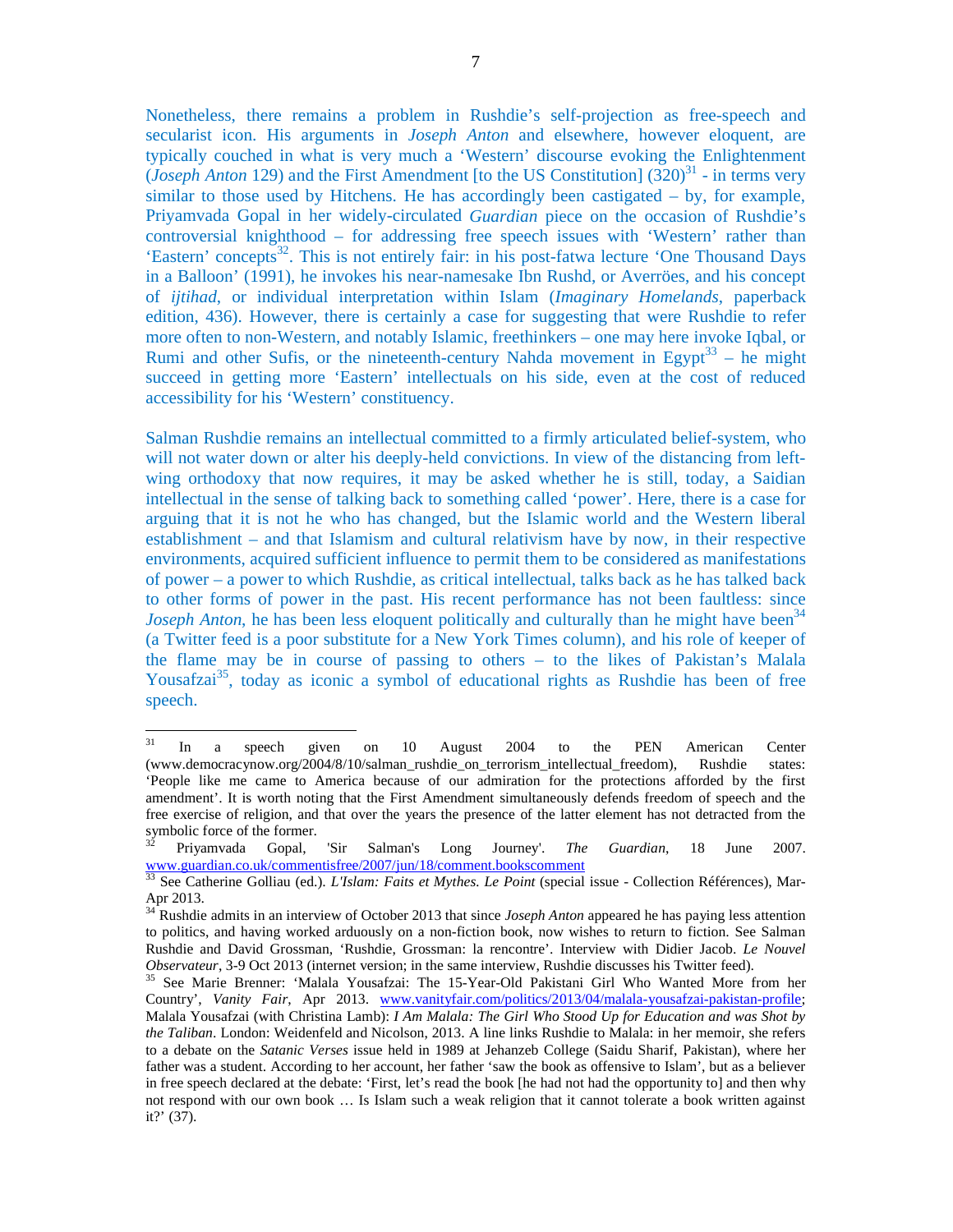Nonetheless, Rushdie's present relative silence may be temporary or strategic. His intellectual stance to date is arguably best defined as that of a libertarian in the line of George Orwell, who refuses all rigid orthodoxies and schemas. The price of libertarianism may, indeed, be exile. In the end, if, as Said affirms, exile is the condition of the intellectual, then for Salman Rushdie as an embattled critical intellectual in the postmodern world - as one who stakes his being on dissent and pays no tribute to fashion - it may be, ineluctably and irredeemably, the case that 'there is no longer any such place *as* home'.

\*\*

WORKS CITED

Averröes [Ibn Rushd]. *Decisive discourse*. French version: *Discours décisif*. Intr. Alain de Libera. Paris: Garnier-Flammarion, 1996.

Brenner, Marie. 'Malala Yousafzai: The 15-Year-Old Pakistani Girl Who Wanted More from her Country'. *Vanity Fair*, Apr 2013. www.vanityfair.com/politics/2013/04/malala-yousafzaipakistan-profile.

Céu e Silva, João. *Uma larga viagem com José Saramago*. Oporto (Portugal): Porto Editora, 2009.

Golliau, Catherine (ed.). *L'Islam: Faits et Mythes*. *Le Point* (special issue - Collection Références), Mar-Apr 2013.

Gopal, Priyamvada. 'Sir Salman's Long Journey'. *The Guardian*, 18 Jun 2007. www.guardian.co.uk/commentisfree/2007/jun/18/comment.bookscomment.

Heller, Zoë. 'The Salman Rushdie Case' [review of *Joseph Anton*]. *New York Review of Books*, 20 Dec 2012. www.nybooks.com/articles/archives/2012/dec/20/salman-rushdie-case/.

Hitchens, Christopher. *God is not Great: How Religion Poisons Everything*. New York: Twelve, 2007.

Hitchens, Christopher. *Hitch-22: A Memoir*. London: Atlantic, 2010.

Hitchens, Christopher. *Why Orwell Matters*. New York: Basic Books, 2002.

Khilnani, Sunil. *The Idea of India*. Harmondsworth: Penguin, 1998.

Mishra, Pankaj. Review of *Joseph Anton*. *The Guardian*, 18 Sept 2012. www.guardian.co.uk/books/2012/sep/18/joseph-anton-salman-rushdie-review.

Orwell, George. *Homage to Catalonia*. 1938. Harmondsworth: Penguin, 1989.

Orwell, George. *Nineteen Eighty-Four*. 1949. Harmondsworth: Penguin, 1989.

Orwell, George. 'Orwell's Statement on *Nineteen Eighty-Four*'. 1949. In *Orwell and Politics*. Ed. Peter Davison. Harmondsworth: Penguin, 2001. 499-501.

Rollason, Christopher. 'Rushdie's Un-Indian Music: *The Ground Beneath Her Feet*'. In *Studies in Indian Writing in English, vol. II.* Eds. Rajeshwar Mittapalli and Pier Paolo Piciucco. New Delhi: Atlantic, 2001. 122-157. Rev. version, 2006: http://yatrarollason.info/files/RushdieGFupdated.pdf.

Rollason, Christopher. 'Salman Rushdie's *Shalimar The Clown*: A Secularist Manifesto?', 2013. http://yatrarollason.info/files/RushdieShalimarCergyEN.pdf. French version, '*Shalimar the Clown*, de Salman Rushdie, récit laïque: une éducation séculaire et syncrétiste'. In *Éducation et Sécularisme: Perspectives africaines et asiatiques*. Eds. Evelyne Hanquart-Turner and Ludmila Volna. Paris: Harmattan, 2013. 197-210.

Rushdie, Salman. 'Address', King's College Cambridge. 14 Feb 1993. Repr. in *Step Across This Line: Collected Non-Fiction 1992-2002*. London: Jonathan Cape, 2002. 249-252.

Rushdie, Salman. 'Christopher Hitchens'. *Vanity Fair,* Feb 2012. http://salmanrushdie1.tumblr.com/post/15369634397/christopher-hitchens-vanity-fair-feb-2012.